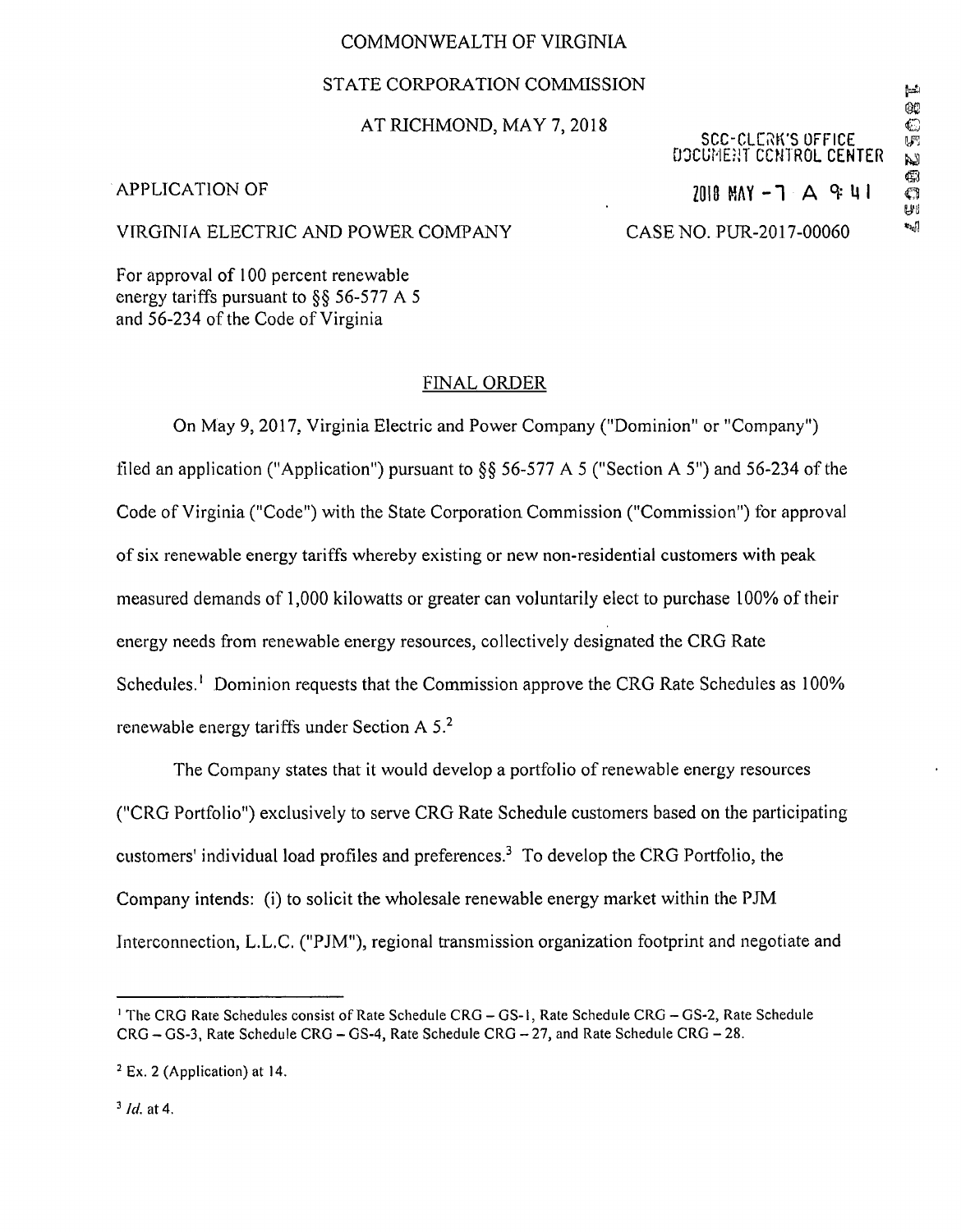execute power purchase agreements ("PPAs") for existing or new facilities; and (ii) to develop new Company-owned renewable energy resources exclusively to serve the needs of CRG Rate ^ Schedule customers.<sup>4</sup>

In the Application, the Company states that it would negotiate and execute a separate requirements contract with each participating customer that would establish an all-inclusive tariff rate for 100% renewable retail electric supply service and would be in lieu of the customer's generation billing under its standard tariff.<sup>5</sup> The requirements contract would have a minimum term of five years.<sup>6</sup> To the extent that the CRG Portfolio includes PPAs, the Company proposes to base its all-inclusive tariff rate on the purchased power costs plus a margin equal to the Company's most recently approved return on equity ("ROE") and, to the extent that the CRG Portfolio includes Company-owned renewable resources, a return on investment would also be tied to the Company's most recently approved ROE.7 CRG Rate Schedule customers would continue to be subject to distribution service charges and transmission demand and energy charges, unless otherwise exempt, but would not be subject to the Company's existing fuel or generation riders.8 The Company states that the cost of any necessary PPAs or dedicated Company-owned facilities and associated administrative expenses would be directly assigned to customers taking service under the applicable CRG Rate Schedule such that no other Virginia

 $7$  Id. at 6.

<sup>8</sup>Id. at 7.

 $4$  *Id.* at 5.

 $5$  *Id.* at 6, 10.

 $6$  *Id.* at 10. If a customer elects to enroll in a Rate Schedule CRG, the customer would be subject to a non-refundable application fee of \$2,000, which is intended to defray the Company's costs related to enrollment and the solicitation process. Id. at 12.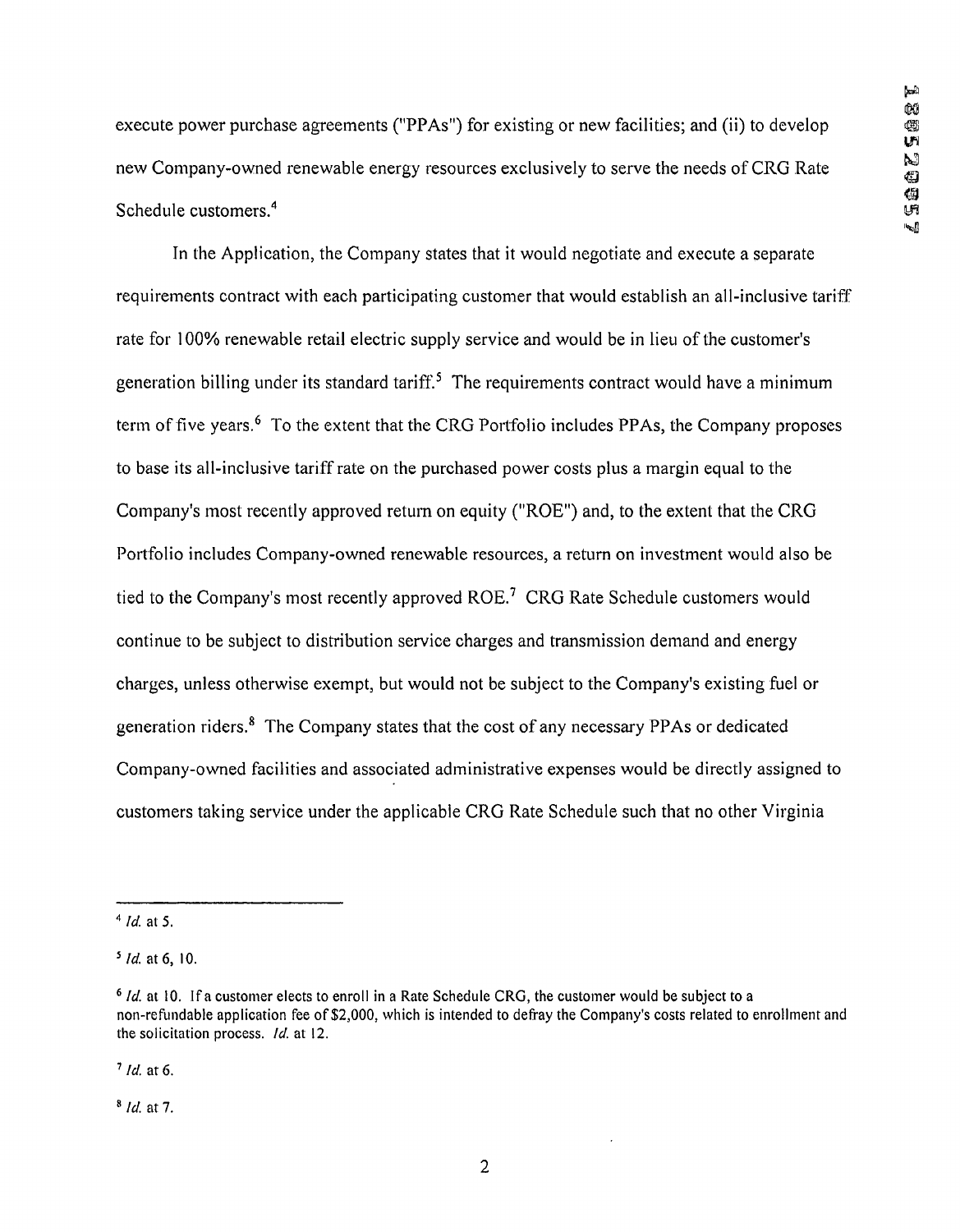jurisdictional customers nor customers in the Company's other jurisdictions will bear any responsibility for costs incurred to provide service under the CRG Rate Schedules.<sup>9</sup>

Following approval of the CRG Rate Schedules, and upon notification of customer  $\mathbf{w}$ interest to receive service under a CRG Rate Schedule through the enrollment process, the Company states that it plans to conduct solicitation processes involving the wholesale renewable generation market for existing or new construction renewable resources which have the ability to service the customer's hourly energy load profile 24 hours a day, seven days a week, 365 days a year, as well as the capacity requirements of the customer. The Company states it would require the installation of metering equipment and communication technology it deems necessary to properly measure the customer's demand and energy usage at each service location used by the customer to meet the demand threshold, the cost of which would be borne by the customer.<sup>10</sup>

On June 1, 2017, the Commission issued an Order for Notice and Hearing that, among other things, docketed this matter; established a schedule for the filing of notices of participation and prefiled testimony; scheduled a hearing; and assigned a Hearing Examiner to conduct further proceedings in this matter and file a final report.

The following parties filed notices of participation in this proceeding: Direct Energy Services, LLC ("Direct Energy"); Wal-Mart Stores, LP and Sam's East, Inc. (collectively, "Walmart"); Appalachian Power Company; Northern Virginia Electric Cooperative ("NOVEC"); Appalachian Voices ("Environmental Respondents"); the Office of the Attorney General, Division of Consumer Counsel ("Consumer Counsel"); Secure Futures, LLC; Advanced Energy Economy, Inc. ("AEE"); Mid-Atlantic Renewable Energy Coalition ("MAREC"); National

 $9$  Id. at 8.

 $10$  Id. at 10-11.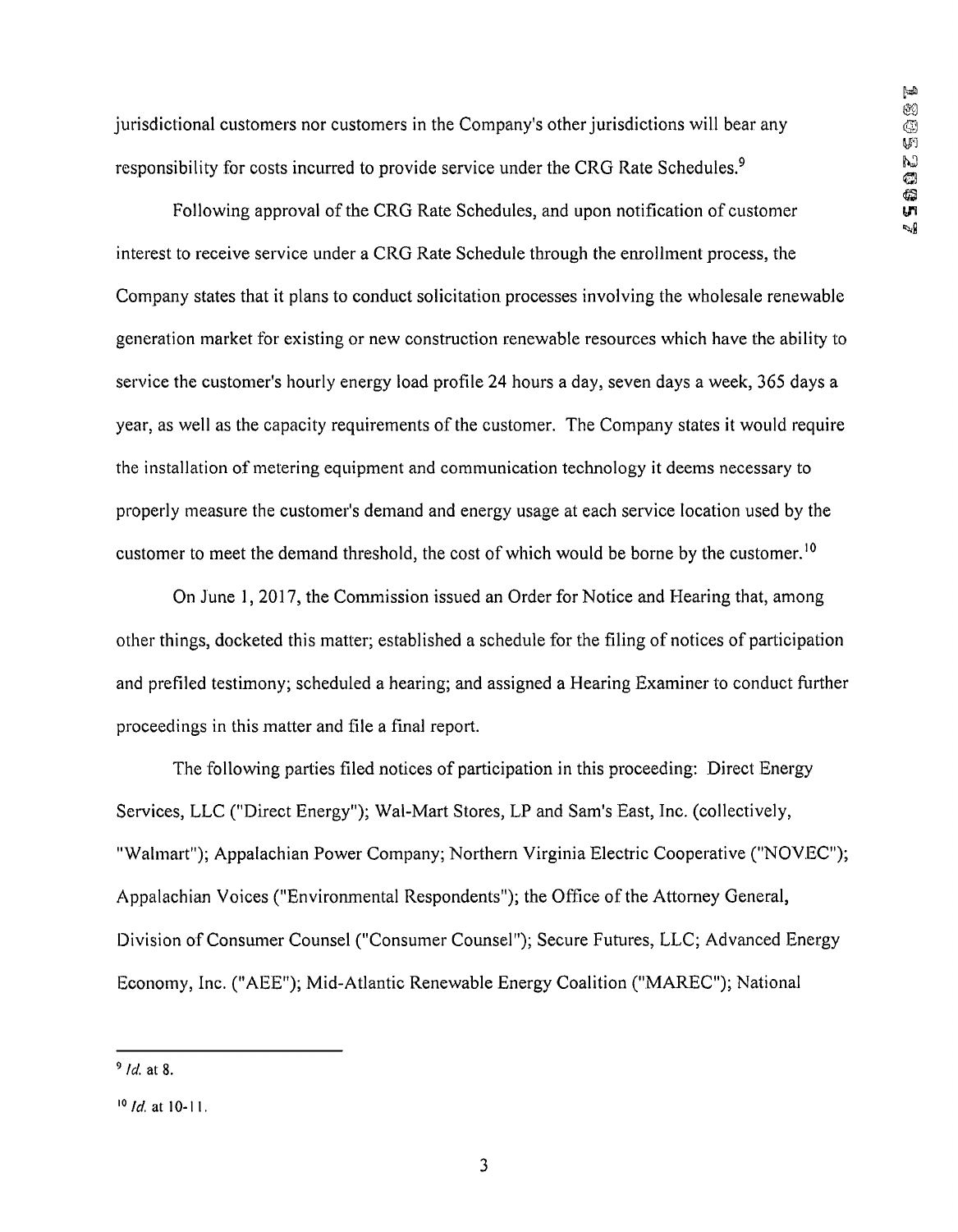Energy Marketers Association ("NEMA"); and Collegiate Clean Energy, LLC. AEE, Direct Energy, MAREC, Walmart, Commission Staff ("Staff') and the Company pre-filed testimony in this matter.

On October 18, 2017, the Hearing Examiner convened a hearing solely for the receipt of

public witness testimony. No public witnesses appeared.<sup>11</sup> Beginning on December 4, 2017, the

Hearing Examiner reconvened the hearing for the receipt of evidence on Dominion's Application

from Staff, respondents, and the Company.12 On March 2, 2018, the Hearing Examiner issued

her Report, which recommended denial of the Application. The following parties filed

comments on the Hearing Examiner's Report: Dominion; Staff; Consumer Counsel;

Environmental Respondents; AEE; Direct Energy; NEMA; MAREC; and Walmart.

NOW THE COMMISSION, upon consideration of this matter, is of the opinion and finds

as follows.

Code  $\S$  56-577 A 5 ("Section A 5") states in full:

5. After the expiration or termination of capped rates, individual retail customers of electric energy within the Commonwealth, regardless of customer class, shall be permitted:

> a. To purchase electric energy provided 100 percent from renewable energy from any supplier of electric energy licensed to sell retail electric energy within the Commonwealth, other than any incumbent electric utility that is not the incumbent electric utility serving the exclusive service territory in which such a customer is located, if the incumbent electric utility serving the exclusive service territory does not offer an approved tariff for electric energy provided 100 percent from renewable energy; and

 $<sup>11</sup>$  Tr. 4. In addition, the Commission received one set of public comments filed by the Retail Energy Supply</sup> Association. Three comment letters received by the Company were also admitted as Exhibit 5.

<sup>&</sup>lt;sup>12</sup> NOVEC did not participate at the hearing.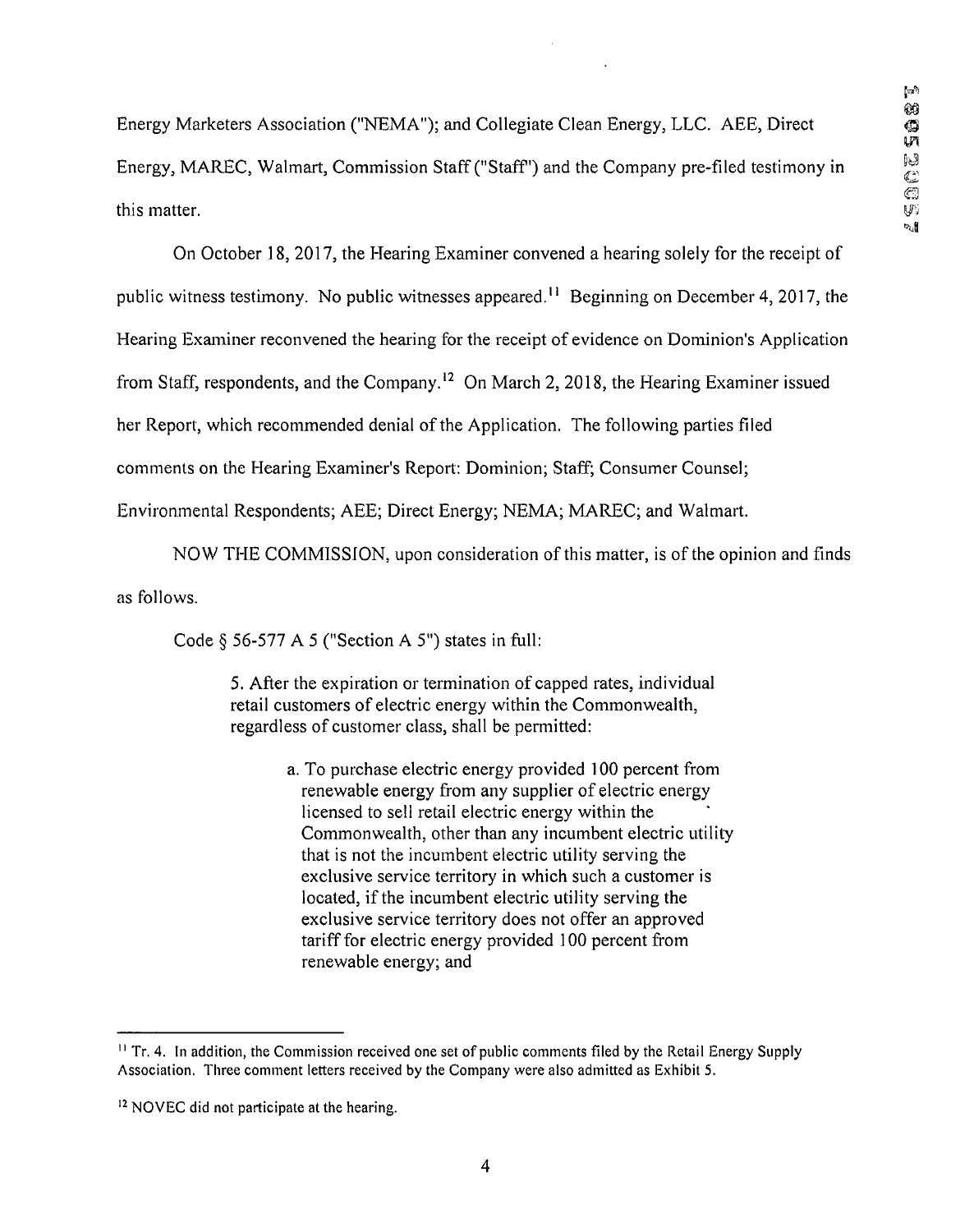b. To continue purchasing renewable energy pursuant to the terms of a power purchase agreement in effect on the date there is filed with the Commission a tariff for the incumbent electric utility that serves the exclusive service territory in which the customer is located to offer electric energy provided 100 percent from renewable energy, for the duration of such agreement.

Next, Code § 56-576 defines "renewable energy" as follows:

energy derived from sunlight, wind, falling water, biomass, sustainable or otherwise, (the definitions of which shall be liberally construed), energy from waste, landfill gas, municipal solid waste, wave motion, tides, and geothermal power, and does not include energy derived from coal, oil, natural gas, or nuclear power. Renewable energy shall also include the proportion of the thermal or electric energy from a facility that results from the co-firing of biomass.

Section A 5 allows a customer to purchase "electric energy provided 100 percent from

renewable energy" from a competitive service provider ("CSP"), if that customer's utility does

not offer "an approved tariff for electric energy provided 100 percent from renewable energy"

(emphasis added). The Commission has previously noted that "[ajlthough this statute requires

the tariff to be 'approved' by the Commission, it does not include an express standard of review

for the Commission's approval, nor does it include any express limitations on what the

Commission may determine is relevant to such review."13 Accordingly, the Commission found

(and continues to find) that in determining whether to approve such a tariff, the Commission has

the authority to consider whether the proposed tariff is just and reasonable.<sup>14</sup>

 $13$  Petition of Appalachian Power Company, For approval of a 100% renewable energy rider, Case No. PUE-2016-00051, Doc. Con. Cen. No. 170910268, Final Order at 5 (Sept. 13, 2017).

 $^{14}$  Id. The Commission also noted that it "may further have the duty to consider whether the proposed rate is just and reasonable pursuant to Code § 56-234 A: 'It shall be the duty of every public utility to furnish reasonably adequate service and facilities at reasonable and just rates to any person, firm or corporation along its lines desiring same.'" Id. at 5 n.5. Moreover, Code § 56-234 B states that "[i]t shall be the duty of every public utility to charge uniformly therefor all persons, corporations or municipal corporations using such service under like conditions."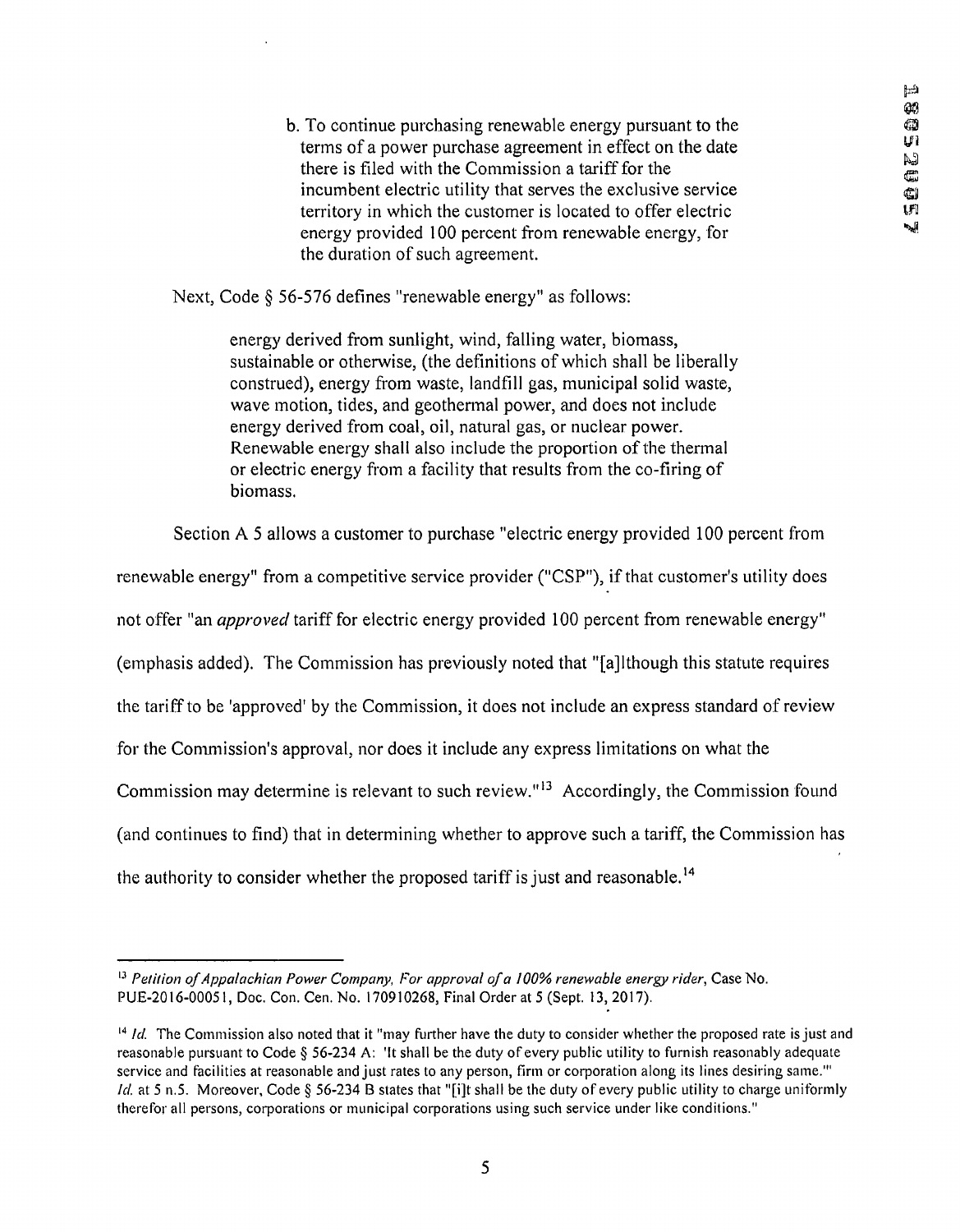The record in this case includes considerable discussion and debate surrounding the fact that if a customer's incumbent utility offers a Commission-approved 100% renewable energy tariff, then that customer can no longer purchase 100% renewable energy from a CSP under  $\mathbb{R}^n$ Section A 5 (beyond the term of any existing power purchase agreements). This outcome, however, represents a policy decision by the General Assembly and, accordingly, occurs by operation of the statute. There is no statutory basis for the Commission to disfavor incumbent utility tariffs proposed under Section A 5 or, similarly, to apply an unwritten heightened standard before approving a proposed 100% renewable energy tariff. Rather, the Commission will evaluate the facts in this proceeding, as it would any tariff request, to reach a finding as to whether the proposed rate schedules are just and reasonable.

The proposed tariffs include formulas and projections. The use of formulas or projections does not in and of itself mandate rejection of a proposed tariff. Rather, the Commission must evaluate the specific items that comprise the proposed tariffs, which we have done, in this regard, the Company proposes that each customer's rate be derived from the following formula:<sup>15</sup>

 $Rate = [(A - B + C + F) / Q_{load}] * (l+r)$ 

Where:

- A = Cost of Renewable Generation Procured =  $\sum_i [P_{ppa} * Q_{ppa}]_i$
- $B = C$ redit for Generation Procured =  $\Sigma_i$  [ P<sub>node</sub> \* Q<sub>ppa</sub>]<sub>i</sub> + PQ<sub>recs</sub>

 $C = Cost of Load in PJM = P<sub>dom</sub> * Q<sub>load</sub>$ 

 $F = PJM$  Admin Fees = Load Ratio Share of PJM Administrative and Ancillary Charges

Pppa = Price of PPA for renewable generation including energy, capacity, and Renewable Energy Credits ("RECs")

<sup>15</sup> Ex. 30 (Gaskill rebuttal) at 3-5.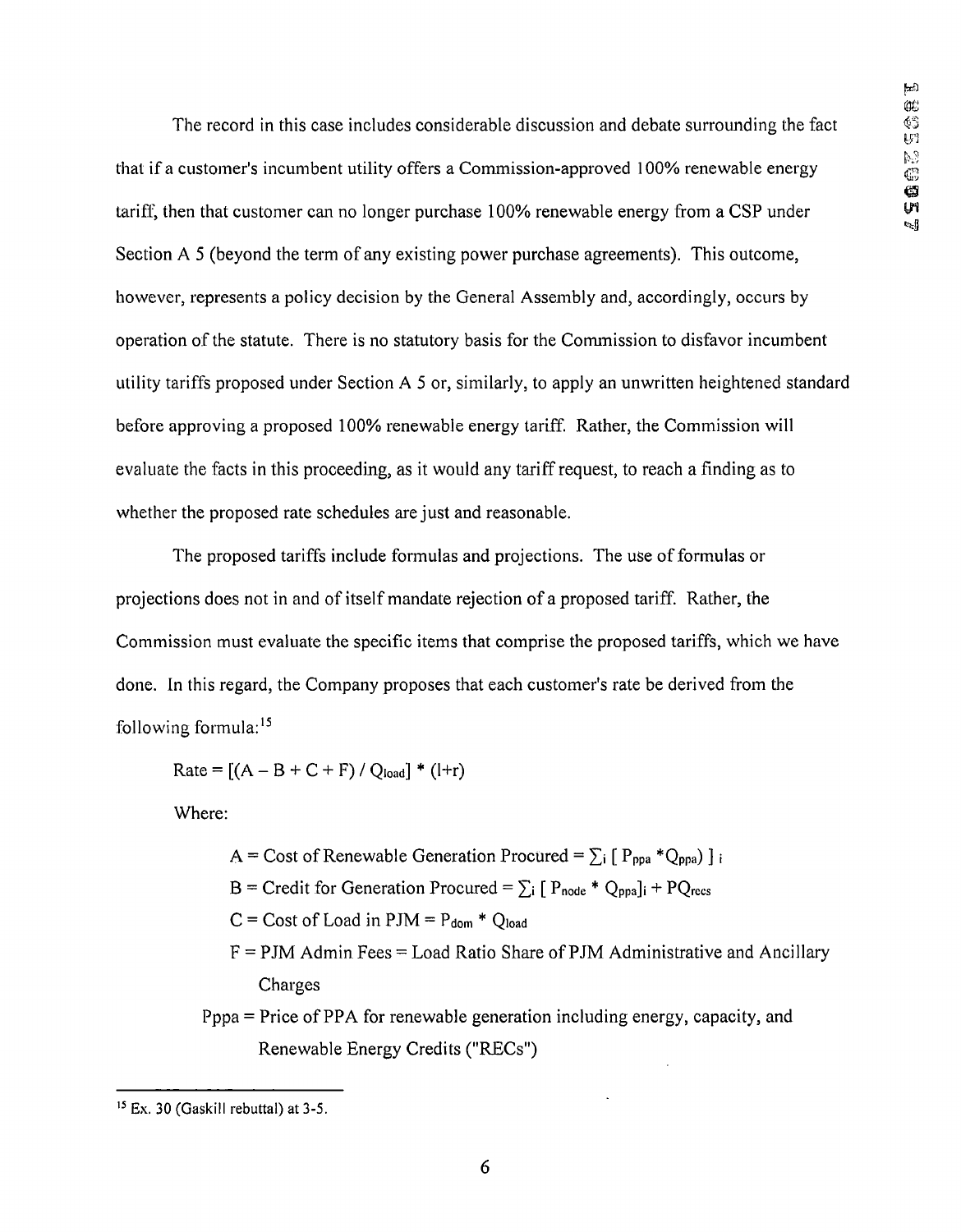$P_{node}$  = Forecasted price of energy and capacity at generator node  $PQ_{\text{recs}}$  = Forecasted price and quantity of excess REC sales  $\otimes$  $P_{\text{dom}}$  = Forecasted price of energy and capacity at Dom Zone  $\bullet$  **a**  $Q_{ppa}$  = Quantity of renewable generation procured through PPA  $Q<sub>load</sub>$  = Forecasted quantity of customer load

 $r =$  Operating margin equal to Company's most recently-approved ROE

i = Number of PPAs in renewable generation portfolio for customer

Based on the record in this proceeding, the Commission finds that Dominion has not established that its proposed tariffs will result in just and reasonable rates. The Commission has concluded, in exercising its discretion and considering the operation of the proposed rate schedules, that there is simply too much uncertainty and subjectivity in the tariffs for the Commission to find that they will result in just and reasonable rates. The unknown variables and utility discretion include: energy cost; forecasted energy prices at the generator node; forecasted capacity prices at the generator node; forecasted REC prices; forecasted REC sales; forecasted energy prices at DOM Zone; forecasted capacity prices at DOM Zone; quantity and negotiated price of generation procured through each PPA; number of PPAs; forecasted customer load; customer administrative fees; operating margin; and negotiated contract term. Furthermore, Dominion was unable to cite any Commission precedent approving a formula rate combining this amount of uncertainty and utility discretion.<sup>16</sup>

The Commission also finds the Company has not established that it is reasonable to apply its authorized ROE to purchased power costs. To the extent the Company projected that it would incur additional risks under these tariffs for which it is not already compensated, then any proposed return should be based thereon. Similarly, to the extent the Company projected that it

<sup>16</sup>See, e.g., Staff Post-hearing Brief at 3-4; 23-26; Ex. 17; Ex. 27; Ex. 28.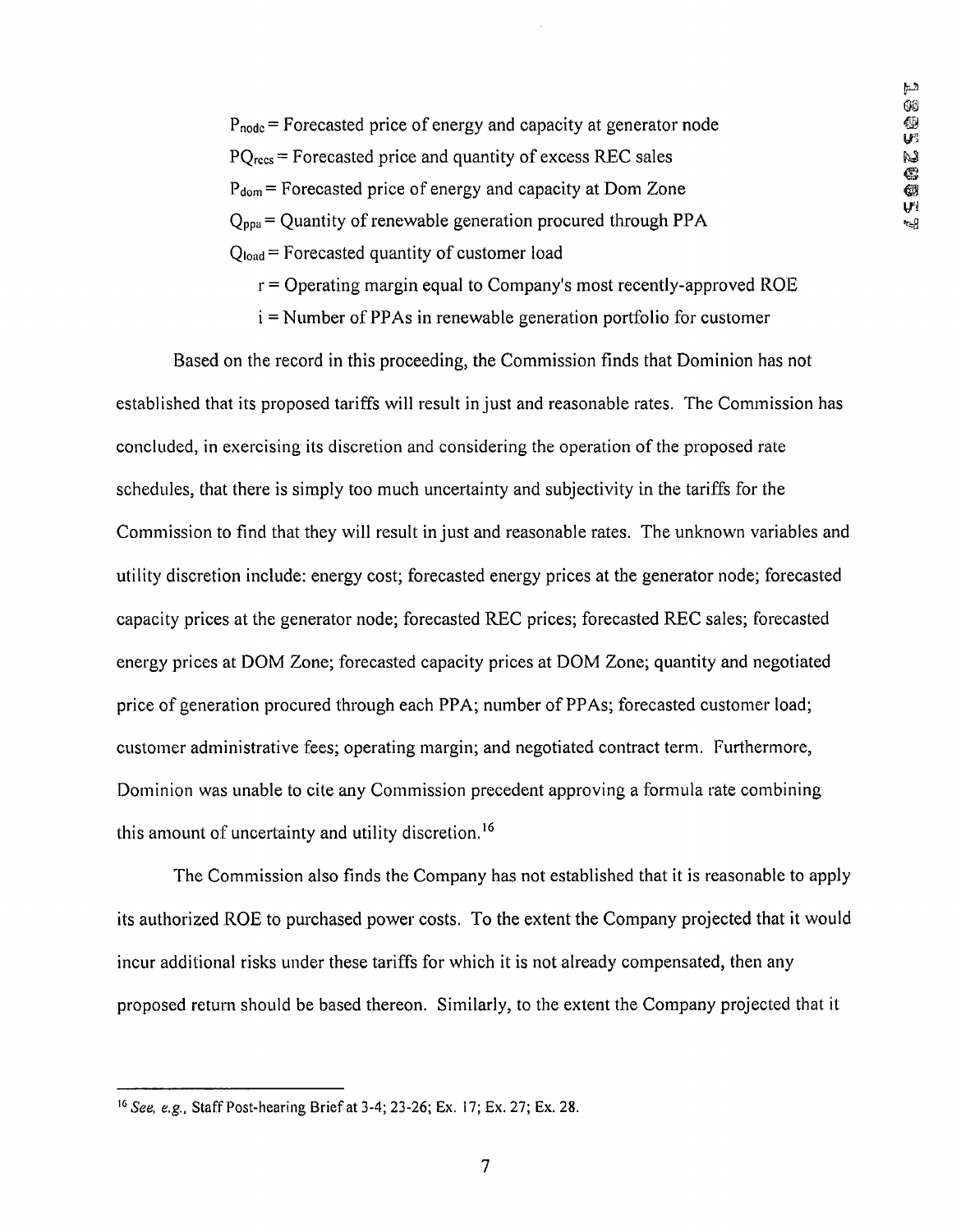would incur specific incremental costs to administer these tariffs for which it is not already  $\mathcal{G}_3$ compensated, then any proposed administrative fees should likewise be based thereon.<sup>17</sup>  $\mathbb{S}^3$ 

We recognize that the CRG Rate Schedules allow the utility to design a unique renewable energy product for each customer based on the customer's preferences for specific types of renewable resources.18 We note that parties opposing Dominion's request in this case likewise argued that customers should have such an option.<sup>19</sup> While understandable, this desire cannot supplant the Commission's determination of whether the tariffed rates would be just and reasonable for all customers. The General Assembly has already defined "renewable energy" in Code § 56-576 as it applies to this case, and there is no statutory requirement for the utility's approved tariff to offer any undefined subset of that definition. The Commission must find that the energy provided by the proposed tariffs meets the General Assembly's definition of renewable energy, not an individual customer's preferred definition of such. The requirements of Section A 5, however, do not preclude a utility from proposing  $-$  under separate statutes  $$ specific renewable options designed for specific customers.<sup>20</sup>

The Commission also rejects Dominion's suggestion that if the proposed tariffs are denied, then there is no circumstance under which a utility tariff for 100% renewable energy

<sup>&</sup>lt;sup>17</sup> The Commission also finds that the specific CRG Rate Schedules, as proposed, are not "necessary in order to acquire information which is or may be in furtherance of the public interest" under Code § 56-234 B, due to the same concerns supporting our finding that such tariffs are not just and reasonable.

<sup>&</sup>lt;sup>18</sup> See, e.g., Dominion's Comments on the Hearing Examiner's Report at 19; Ex. 19 (Morgan rebuttal) at 4.

<sup>19</sup>See, e.g., Ex. 7 (Marquis) at 10, 22-26; Ex. 11 (Hanger) at 4; Ex. 12 (Thumma) at 6.

<sup>&</sup>lt;sup>20</sup> For example, the Commission recently approved the Company's application for approval of Schedule RF, a voluntary companion rate schedule involving the purchase of environmental attributes of new renewable generation facilities, which was proposed with the provisional commitment of a subsidiary of Facebook, Inc., to participate in the offering. See Application of Virginia Electric and Power Company, For approval to establish experimental companion tariff, designated Schedule RF, pursuant to § 56-234 B of the Code of Virginia, Case No. PUR-20I7-00I37, Doc. Con. Cen.No. 180340069, Order Approving Tariff (Mar. 26, 2018).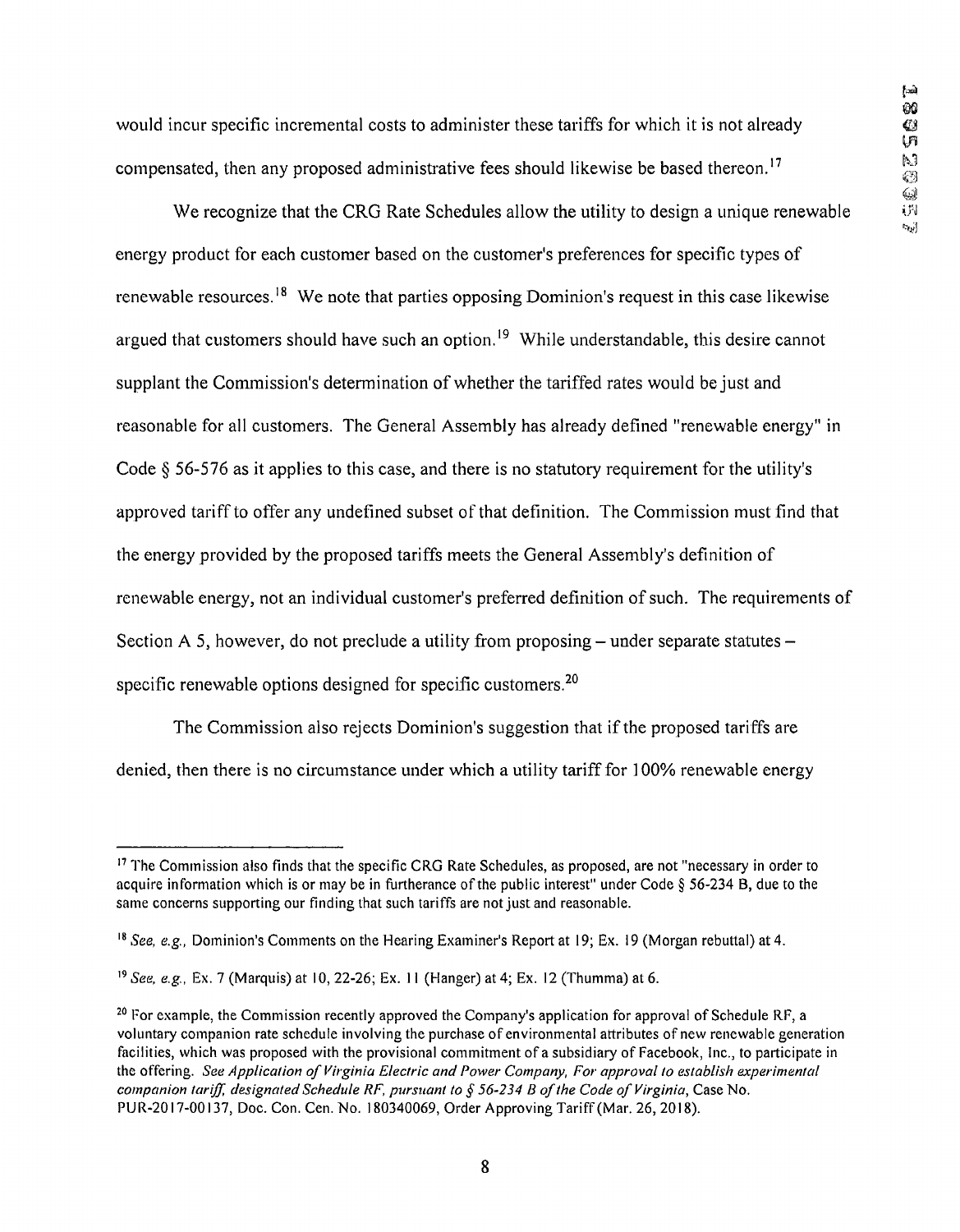could ever be approved. To the contrary (and not by way of limitation), the Commission's  $\lim_{n \to \infty}$  findings herein do not preclude a utility from proposing a rate based on a reasonably estimated cost of providing 100% renewable energy, and demonstrating that the resulting rates, terms, and  $\mathbb{F}^{\mathbb{F}}$ conditions are just and reasonable. The General Assembly simply did not require the Commission to approve a utility tariff under Section A 5 that it finds to be unreasonable. Similarly, the General Assembly could have directed the Commission to approve a 100% renewable energy tariff if limited minimum requirements were met, but it did not.

In sum, the Commission finds Dominion has not established that the CRG Rate Schedules are just and reasonable. The combination of factors  $-$  when taken together  $-$  that inform this decision include: the extraordinary discretion delegated to the utility; the magnitude of combined uncertainty and subjectivity in the formula's variables and resulting rates; the proposed use of ROE; unknown administrative fees on a customer-by-customer basis; unknown negotiated contract terms on a customer-by-customer basis; and the inability to ensure that the resulting charges will be uniform for customers taking service under like conditions.21 We emphasize, however, that this finding does not preclude a utility from proposing tariffs under Section A 5 with just and reasonable rates, terms, and conditions including, but not limited to, rates sufficiently demonstrated as reasonably approximating or representing market prices for 100% renewable energy.22

<sup>&</sup>lt;sup>21</sup> As noted above, Code § 56-234 B states that "[i]t shall be the duty of every public utility to charge uniformly therefor all persons, corporations or municipal corporations using such service under like conditions." We do not find that Dominion's proposed use of enrollment periods, in and of itself, violates this principle. For example, depending upon the specific tariff and circumstances, customers subscribing in different enrollment periods may be found as not taking service "under like conditions." In the current case, however, the terms and conditions, taken as a whole, raise into question whether this is satisfied.

<sup>&</sup>lt;sup>22</sup> Having denied the CRG Rate Schedules for the reasons set forth herein, the Commission does not reach the legal question of whether the Company's proposed hourly matching standard for providing 100% renewable energy is required by statute.